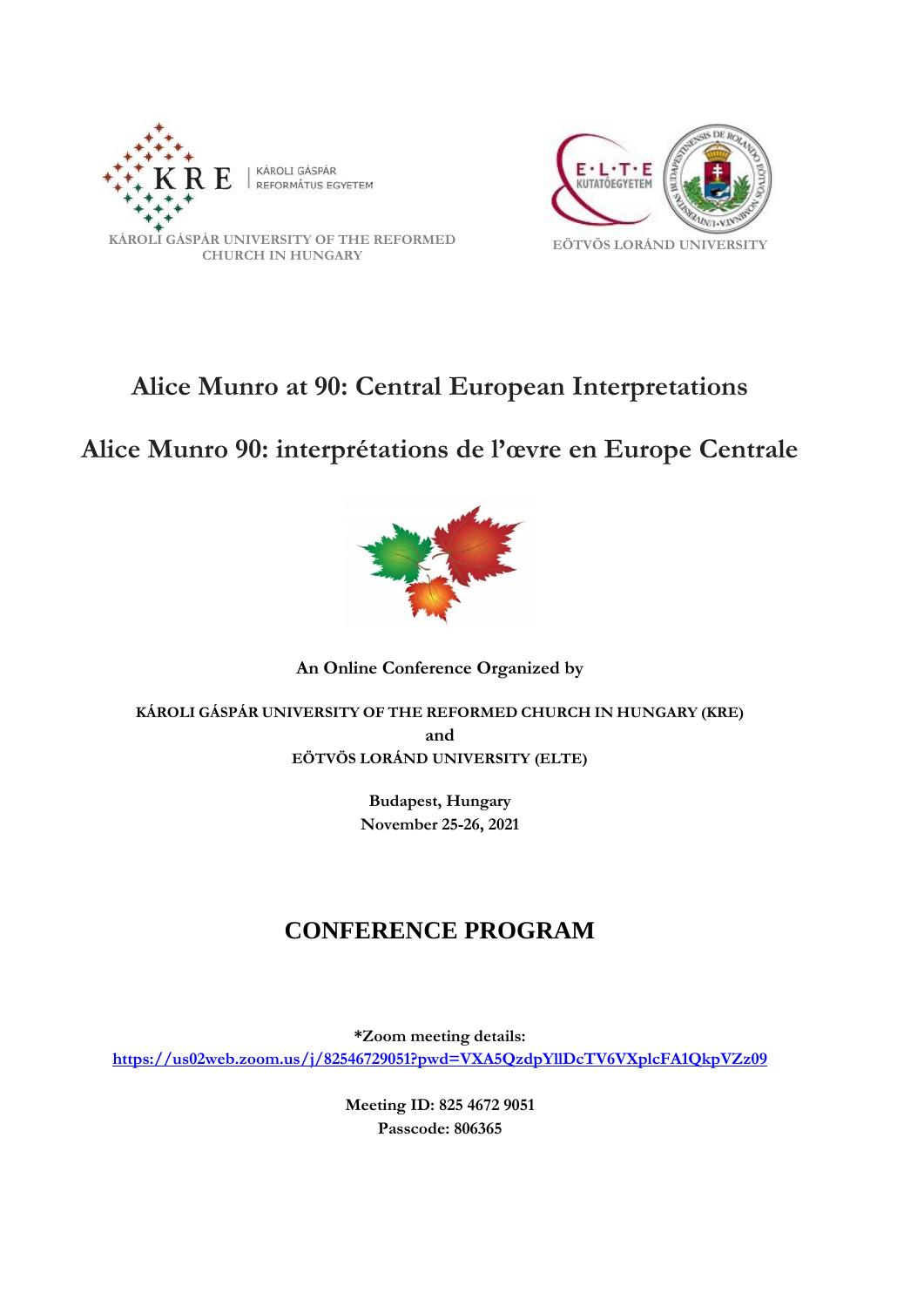#### **PROGRAM**

#### **DAY 1** November 25 (Thursday)

**Venue: Online (Zoom)\***

**10:00-10:30 Opening – welcome speeches: Ambassador to Hungary Caroline Charette (Embassy of Canada), János Kenyeres (Director of the School of English and American Studies, Faculty of Humanities, ELTE), Judit Nagy (Vice-Dean for International Affairs, Faculty of Humanities and Social Sciences, KRE), Attila Takács (Hungary's Representative in CEACS)**

**10:30-12:30 Session 1 (Chair: Judit Nagy)**

**Ewelina Feldman-Kołodziejuk: The Maternal Figures of Feminist Empowerment in Alice Munro's Lives of Girls and Women and Margaret Atwood's Cat's Eye**

**Zsuzsanna Lénárt-Muszka: Ineffable Motherhoods: The Limits of Narratability in Alice Munro's "My Mother's Dream" and Willa C. Richards's "Failure to Thrive"**

**Marthe-Siobhán Hecke: Gender Relations, Womanhood and Landscape Writing in Lives of Girl's and Women**

**Éva Zsizsmann: Travelling and Cosmopolitanism in Alice Munro**

**12:30-13:00 Lunch break**

**13:00-15:00 Session 2 (Chair: Jason Blake)**

**Gertrud Szamosi: Geographical and spiritual locations in Alice Munro's The View from Castle Rock**

**Dóra Bernhardt: Christianity in Canada According to Alice Munro**

**Urmi Sengupta: The Sisters in Spirit: Tracing an Ecofeminist trajectory of interconnectedness within the literary consciousness of Alice Munro**

**Krisztina Kodó: Hyper-realism through multi-levelled storytelling in Alice Munro's short fiction**

**15:00-15:30 Coffee Break**

**15:30-16:15 Munro: The Short Answer (Quiz by Judit Nagy)** 

**16:15-16:30: Coffee Break**

**16:30-18:30 Munro on Film (moderated by Dóra Bernhardt)**